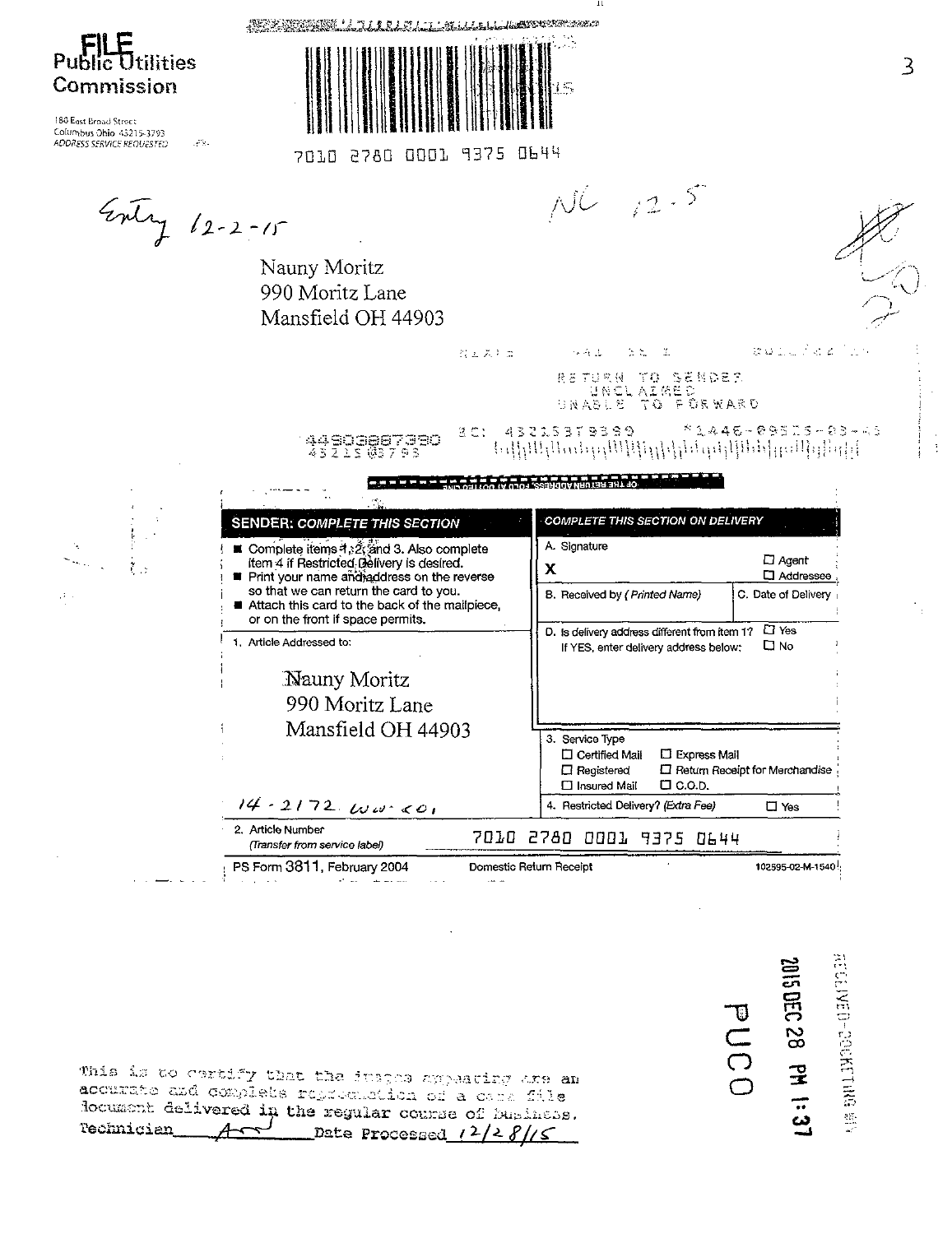

|                                                   |                                     |  | $\Box$ insured Mail $\Box$ U.U.D. |  |  |
|---------------------------------------------------|-------------------------------------|--|-----------------------------------|--|--|
| 14.2172.106.601                                   | 4. Restricted Delivery? (Extra Fee) |  |                                   |  |  |
| 2. Article Number<br>Fransfer from cangoo jaholi. |                                     |  | 7010 2780 0001 9375 0514          |  |  |

(Transfer from service label)

PS Form 3811, February 2004

Domestic Return Receipt

102595-02-M-1540

 $\Box$  Yes

**2015 DEC 28 PM 1:37** 

PUCC

AIS PHED-0000-03MHOSH